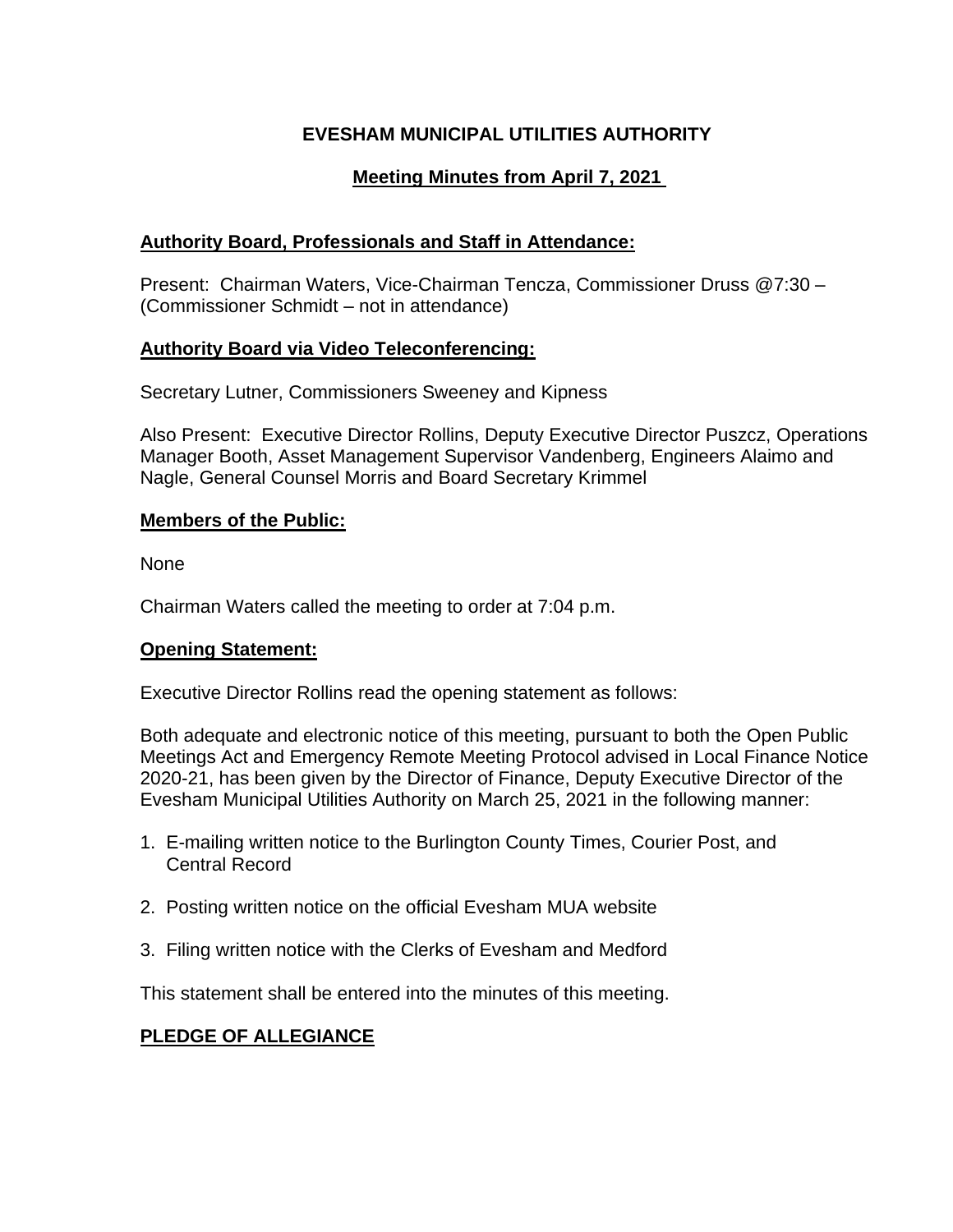### **APPROVAL OF MINUTES**

**March 3, 2021** – On motion by Tencza, seconded by Sweeney, it was moved to approve the minutes of March 3, 2021.

RECORDED VOTE: AYE: Kipness, Sweeney, Lutner, Tencza, Waters NAY: None ABSTAIN: None

MOTION CARRIED: 5-0-0

**PUBLIC COMMENT** (Agenda Items only)

None

#### **FINANCIAL**

### **Presentation of FY 2022 Water/Sewer Budget**

Deputy Executive Director Puszcz presented the budgetary plan for fiscal year 2022. Deputy Executive Director Puszcz advised the Board that the proposed budget increase is less than 2 percent. The proposed Capital Budget continues to be a robust plan to address the Authority's infrastructure and technological needs. The proposed Capital plan suggests the use of Revenue Bonds to finance some of the water projects. The proposed Sewer Capital projects can be funded through the General Fund. The current Rate Structure can support all operations, capital improvements and debt service in fiscal year 2022. This is thanks to the Board approved rate adjustment from the sewer base rate to water base which went into effect January 1<sup>st</sup> of this year.

Deputy Executive Director Puszcz informed the Board that the proposed Water budget increase is 6.3 percent while the proposed Sewer budget decreases 1.47 percent. This is due to a re-alignment of operations from Sewer to Water, including job positions with respective fringe benefits and electric costs. Other notable line adjustments include Office Expenses, Blanket Insurance, Vehicle Financing, Telephone/Communications, Chemicals, Bulk Water Purchases and Safety Equipment.

Deputy Executive Director Puszcz advised the Board that the proposed Operating budget includes an increase for salaries and fringe benefits of 2.44 percent. This budget increase remains low due to careful restructuring of current positions, participation in the State Health Benefits Plan and a new dental contract. The overall increase for the total proposed Water/Sewer budget is 1.88 percent or \$257,390.00. The total proposed Operating budget including Township Appropriation is \$14,713,370.00.

Deputy Executive Director Puszcz informed the Board that the proposed Capital budget for Water Improvements for fiscal year 2022 is \$10,378,500.00 and for the entire 5 year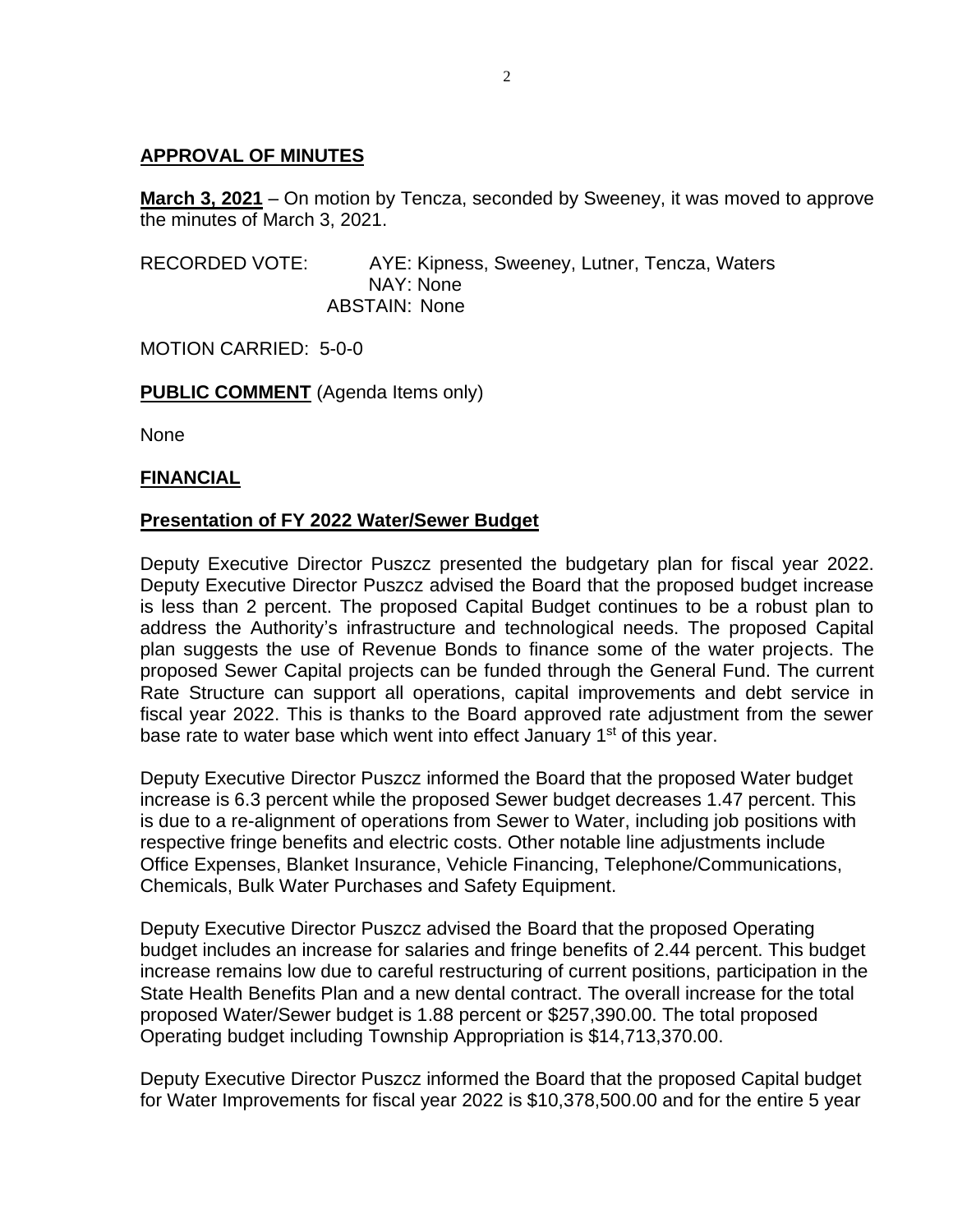Plan the total is \$22,273,000.00. The Proposed Capital budget for Sewer Improvements for fiscal year 2022 is \$5,780,500.00 and for the entire 5 year Plan is \$15,794,500.00. The total 5 year plan for Capital Improvements for both Water and Sewer combined is \$38,067,500.00. The funding sources for the Capital Improvement Plan for Water and Sewer combined is Bonding - \$16,365,000.00 (Water only as there are no planned bonds for Sewer), General Fund - \$15,095,500.00 and the Renewal and Replacement Fund - \$6,607,000.00.

Deputy Executive Director Puszcz advised the Board that the current rate structure will support operations and debt service for both water and sewer operations in fiscal year 2022. The anticipated revenue projections continue to be sufficient in fiscal year 2023, particularly in sewer. The financial model forecasts there will be a need for a rate adjustment by fiscal year 2024 in water. This will probably be a combination of an adjustment to water from sewer along with a modest increase in water rates. We have not experienced a rate increase since 2015. The Authority has a realistic, robust capital improvement program; thus, maintaining and upgrading infrastructure. The Authority continues to pursue technological advances incorporating them into our operating procedures. And finally, the Authority continues to provide a solid affordable rate structure through prudent financial planning.

**Resolution 2021-62: Approval of FY 2022 Water/Sewer Budget** – On motion by Tencza, seconded by Lutner, it was moved to adopt **Resolution #2021-62** approving the FY 2022 Water/Sewer Budget.

| RECORDED VOTE: |               | AYE: Kipness, Sweeney, Lutner, Tencza, Waters |
|----------------|---------------|-----------------------------------------------|
|                |               | NAY: None                                     |
|                | ABSTAIN: None |                                               |

MOTION CARRIED: 5-0-0

**Resolution 2021-63: Payment of Bills** – On motion by Tencza, seconded by Sweeney, it was moved to adopt **Resolution #2021-63** approving the payment of the March 2021 bills.

RECORDED VOTE: AYE: Druss, Sweeney, Lutner, Tencza, Waters NAY: None ABSTAIN: None

MOTION CARRIED: 5-0-0

**Resolution 2021-64: Refunds, Credits & Cancellations** – On motion by Tencza, seconded by Sweeney, it was moved to adopt **Resolution #2021-64** approving the March 2021 refunds, credits & cancellations.

RECORDED VOTE: AYE: Druss, Sweeney, Lutner, Tencza, Waters NAY: None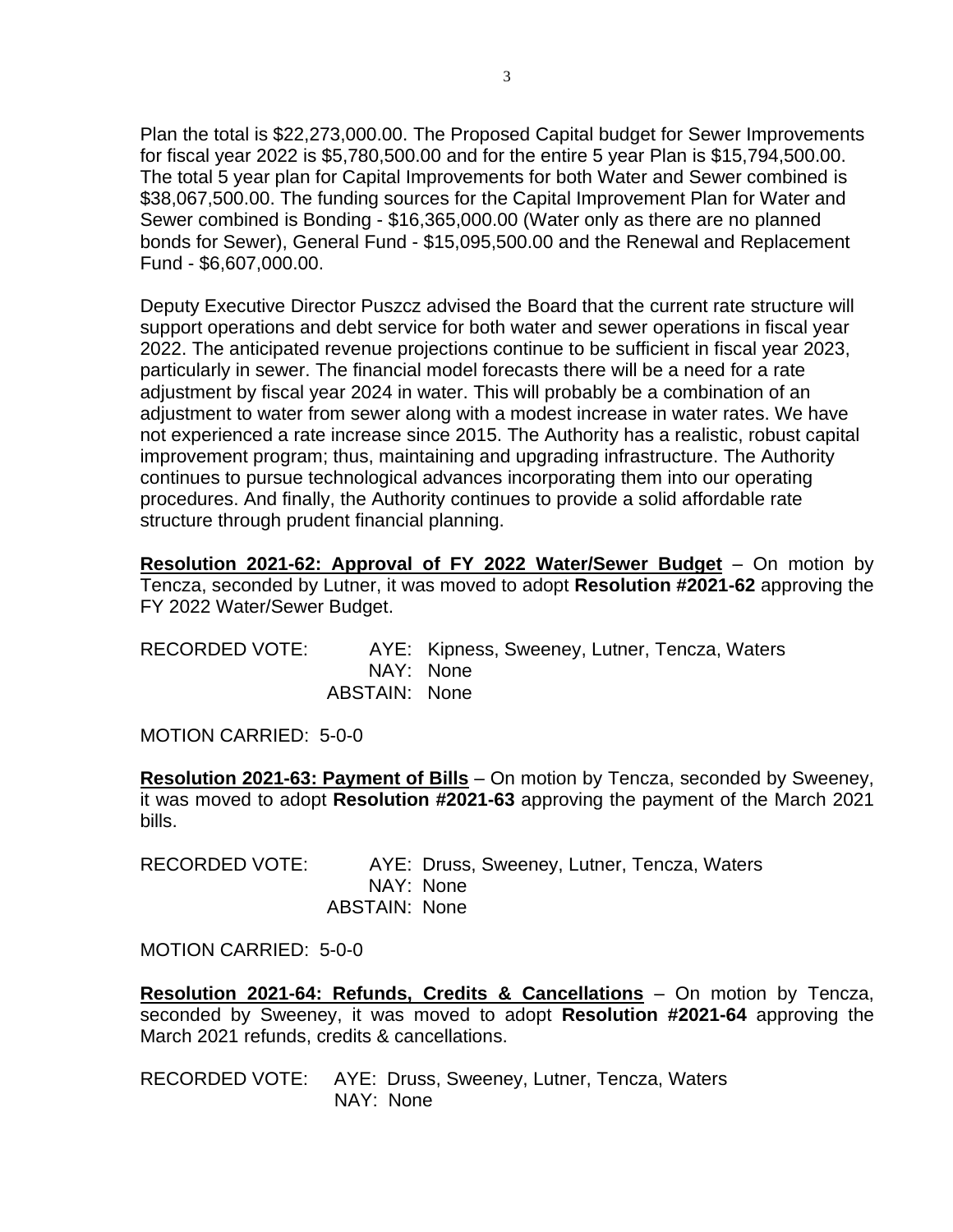#### ABSTAIN: None

#### MOTION CARRIED: 5-0-0

**Resolution 2021-65: Award of Contract in excess of \$6,600** – On motion by Lutner, seconded by Sweeney, it was moved to adopt **Resolution #2021-65** awarding a contract to Mission Communications, LLC in the amount of \$16,466.67 for the annual renewal of communication systems monitoring at 28 selected sites. Operations Manager Booth explained that this is our yearly fee for the monitoring of all 26 pump stations, the pond at Indian Springs golf course and the RTU that controls the pond. Operations Manager Booth reiterated that no one can hack this system as it is cellular and no one has access to compromise the system.

RECORDED VOTE: AYE: Druss, Sweeney, Lutner, Tencza, Waters NAY: None ABSTAIN: None

MOTION CARRIED: 5-0-0

**Resolution 2021-66: Award of a one year Contract Extension** – On motion by Lutner, seconded by Sweeney, it was moved to adopt **Resolution #2021-66** awarding a one year contract extension to Advanced Traffic Control, LLC for Work Zone Traffic Safety and Traffic Control. Operations Manager Booth explained that this is a one year extension to our current contract. Operations Manager Booth believes that Advanced Traffic Control does a good job, therefore he is requesting a one year contract extension.

| RECORDED VOTE: |               | AYE: Druss, Sweeney, Lutner, Tencza, Waters |
|----------------|---------------|---------------------------------------------|
|                |               | NAY: None                                   |
|                | ABSTAIN: None |                                             |

MOTION CARRIED: 5-0-0

**Resolution 2021-68: Award of Contract in excess of \$44,000** – On motion by Druss, seconded by Lutner, it was moved to adopt **Resolution #2021-68** awarding a contract to Caterina Supply Inc. in the amount of \$92,997.00 for a Wachs Diesel Valve Exercising Machine. Operations Manager Booth explained that this machine will be used immediately to complete the DEP's mandated valve exercising program. This is a revolving exercise that is required from the DEP.

RECORDED VOTE: AYE: Druss, Sweeney, Lutner, Tencza, Waters NAY: None ABSTAIN: None

MOTION CARRIED: 5-0-0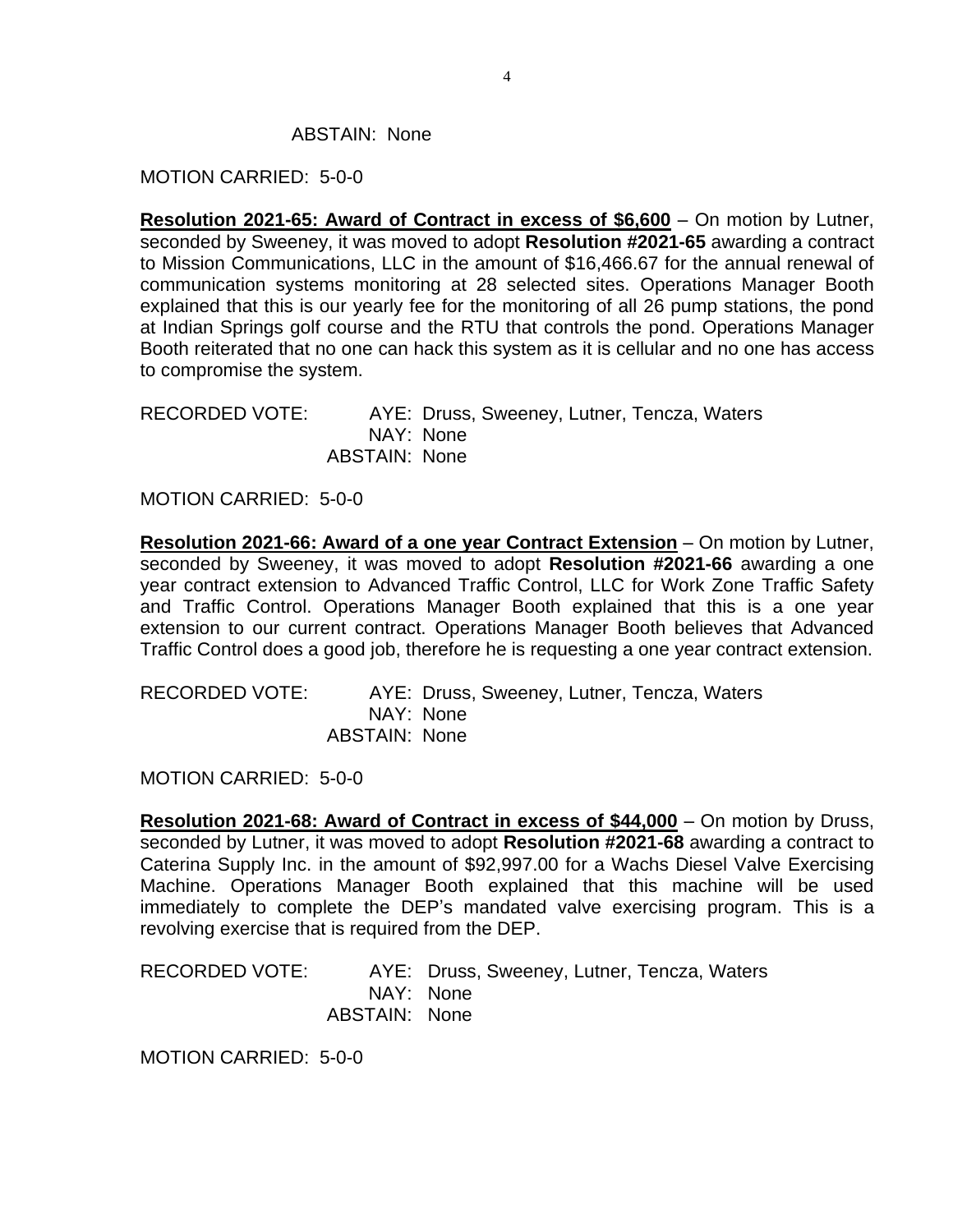**Resolution 2021-69: Award of Contract in excess of \$44,000** – On motion by Lutner, seconded by Sweeney, it was moved to adopt **Resolution #2021-69** awarding a contract to A.C. Schultes in the amount of \$65,770.00 for Well #9 Pump Equipment Repairs. Operations Manager Booth explained that Well #9 pump is currently out of service. It needs repairs as soon as possible so our water supply can keep up with the warm weather demands. The pump will be out of service until these repairs are completed.

RECORDED VOTE: AYE: Druss, Sweeney, Lutner, Tencza, Waters NAY: None ABSTAIN: None

MOTION CARRIED: 5-0-0

## **EXECUTIVE DIRECTOR'S REPORT**

Executive Director Rollins informed the Board that there were two water main breaks since our last meeting, one emergency water main valve repair and one emergency sewer force main repair on Crown Royal Parkway, which occurred on March 9, 2021. There was a minor raw wastewater overflow on March 23<sup>rd</sup> at Cropwell Road from the result of deterioration under the bridge and this was reported to the DEP despite the minor volume.

Executive Director Rollins informed the Board that the Municipal Excess Liability Educational Seminar for Elective Officials, Commissioners and Authority Managers will occur on May 14<sup>th</sup> and May 21<sup>st</sup>. It will be held remotely from 9am to 12 noon on both days. Please let us know if you would like to register for one of the sessions.

Executive Director Rollins advised the Board that Financial Disclosures are due by April 30, 2021. You may have received an e-mail from the Township Clerk's office with your pin or access information.

Executive Director Rollins informed the Board that we have completed our water audit for the 2020 calendar year, which was due March 31, 2021. Executive Director Rollins reminded the Board of a discussion at a previous meeting about the Authority using estimates during the flushing process and the fact that we recognized we were estimating from old assumptions. We are now able to refine that number. Water audits are a very valuable tool in evaluating whether or not you are losing significant water in your system and enables you to make determinations if it is economically feasible to correct it if that were the case. We will continue to refine our ability to measure and account for it all of our water used during fire hydrant flushing, fire fighting and water main breaks.

Executive Director Rollins informed the Board that the Spring fire hydrant flushing is complete. During that process we found 13 fire hydrants out of service, four hydrants have been repaired, two need to be replaced and the remaining hydrants will be repaired.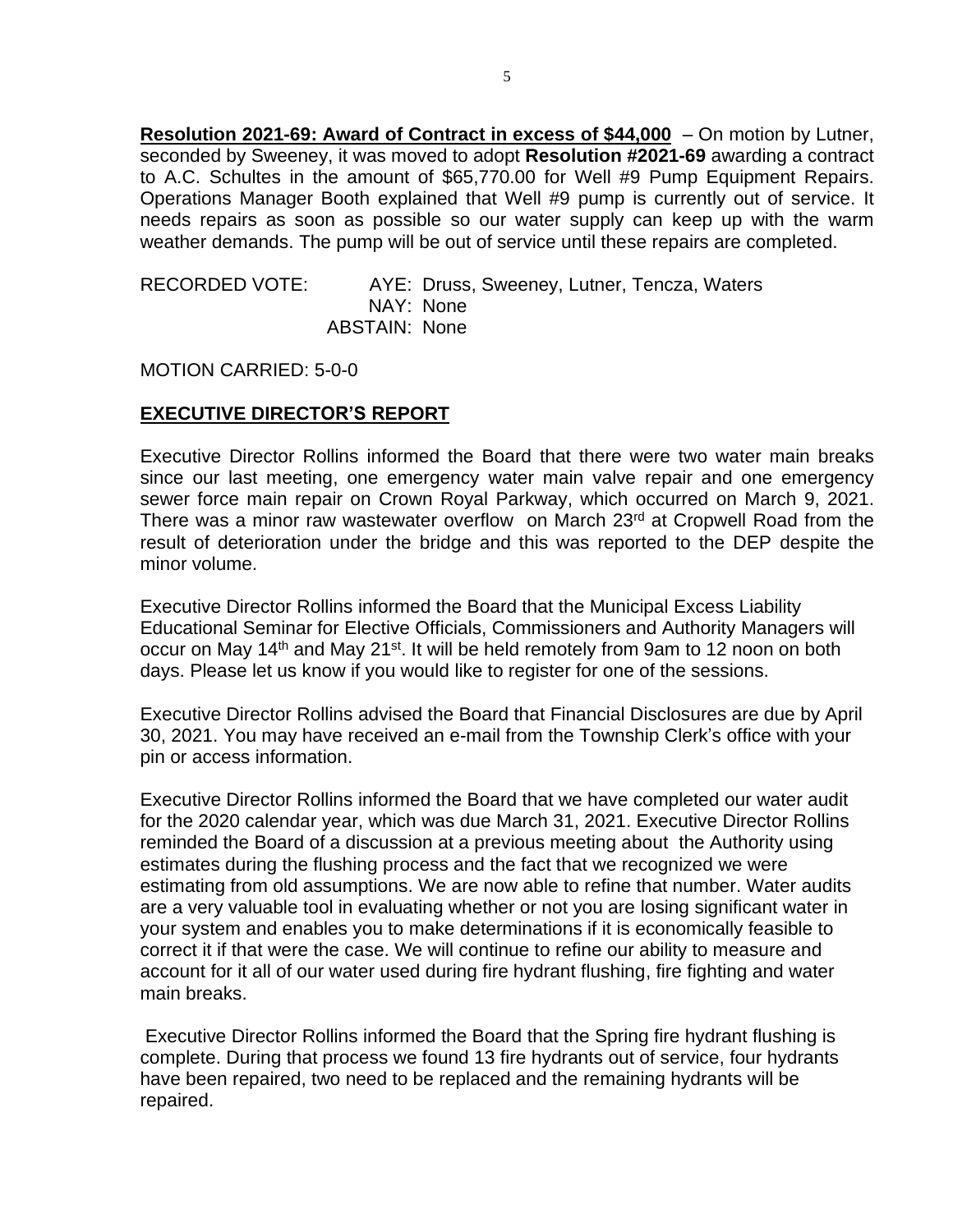Executive Director Rollins advised the Board that the Supervisor/ Manager leadership training occurred on March 17, 2021 from 8:30 to 3:30. Fourteen supervisors/managers were in attendance as they will be for the next three sessions. He received very positive feed back from the attendees. Executive Director Rollins really appreciated their lively engagement and open minds. He believes that the attendees walked away with very positive ideas on how to improve leadership, management, and supervision.

Executive Director Rollins updated the Board on the search for the next Executive Director. The job posting closes tomorrow, April 8<sup>th</sup>. We currently have five candidates. Preliminary interviews will be scheduled from April 9<sup>th</sup> through April 16<sup>th</sup>. Second interviews will be conducted in front of the full Board on or about April 30, 2021 and extended if needed. We expect an Executive Session on May 5, 2021 to discuss the final selection.

## **ENGINEER'S REPORT**

## **Review of Engineer's Status Report**

**Update: South Side Water Storage Tank** – Nothing new to report.

**Update: Route 70 Water Main** – We continue to work on the easements.

**Update: Route 70 Sewer Main** – We continue to work on the easements.

**Update: Elmwood WWTP Resiliency Improvements** – MBE Mark III has started construction.

**Resolution 2021-70: Approval of Change Order #1** – On motion by Lutner, seconded by Tencza, it was moved to approve **Resolution 2021-70** approving Change Order #1 in the amount of \$8,888.93 to MBE Mark III Electric, Inc.

| RECORDED VOTE: |               | AYE: Druss, Sweeney, Lutner, Tencza, Waters |
|----------------|---------------|---------------------------------------------|
|                | NAY: None     |                                             |
|                | ABSTAIN: None |                                             |

MOTION CARRIED: 5-0-0

**Update: Knox Boulevard Water Main Replacement** – There are punch list items that need to be completed.

**Resolution 2021-73: Approval of Change Order #3** – On motion by Druss, seconded by Tencza, it was moved to approve **Resolution 2021-73** approving Change Order #3 in the amount of \$144,740.85 to RTW Construction, Inc. Engineer Nagle explained to the Board that this change order is required due to the installation of a two inch service line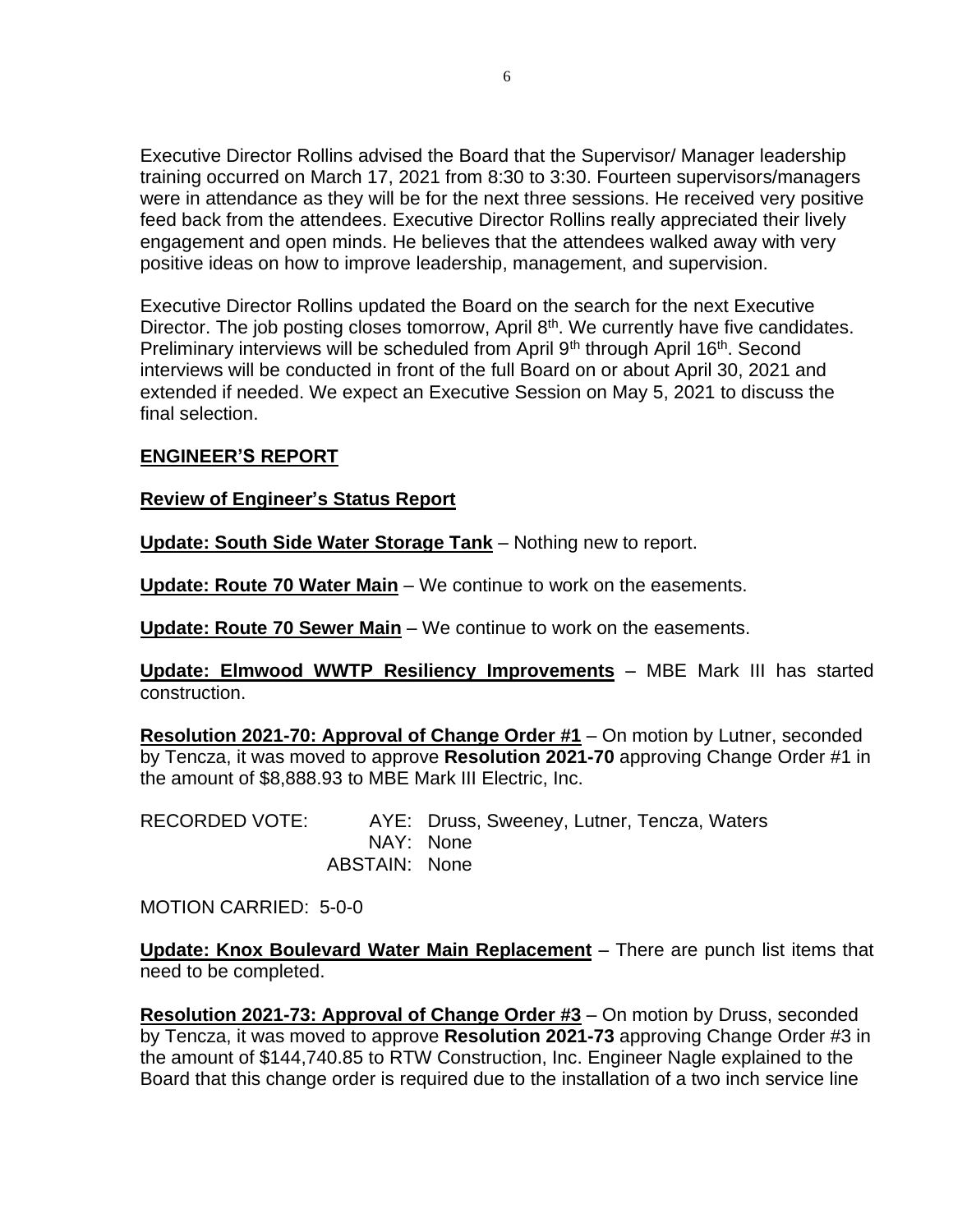to the Post office, an additional blow off at Main Street and Bettlewood Road and adjustment of quantities.

RECORDED VOTE: AYE: Druss, Sweeney, Lutner, Tencza, Waters NAY: None ABSTAIN: None

MOTION CARRIED: 5-0-0

**Update: Heritage Village (Phase 1) Water Main Replacement** – This project is substantially complete.

**Resolution 2021-74: Approval of Change Order #4** – On motion by Tencza, seconded by Druss, it was moved to approve **Resolution 2021-74** approving Change Order #4 in the credit amount of \$31,669.95 to MSP Contracting Corporation.

| RECORDED VOTE: |               | AYE: Druss, Sweeney, Lutner, Tencza, Waters |
|----------------|---------------|---------------------------------------------|
|                |               | NAY: None                                   |
|                | ABSTAIN: None |                                             |

MOTION CARRIED: 5-0-0

**Update: Heritage Village (Phase 2) Water Main Replacement** – The survey is complete. The design is underway.

**Update: Elmwood Storage Building** – This project has been placed on hold due to availability of funds.

**Update: Elmwood Tertiary Filter Rehabilitation** – The contractor is waiting for the delivery of the filters.

**Update: Woodlake Drive Water Main** – The water main work is complete. The restorations will start sometime next month when the weather gets warmer.

**Update: Well No. 7 Building** – The survey is complete. The design is ongoing.

**Update: Greenbrook Drive Water Main Replacement** – RTW Construction has completed the water main and is currently working to install services to the homes. Trench restoration will be completed in the Spring.

**Update: East Main Street Sewer Main Relining** – The contractor will start working tomorrow morning.

**Update: Defense Drive Water Main Replacement** –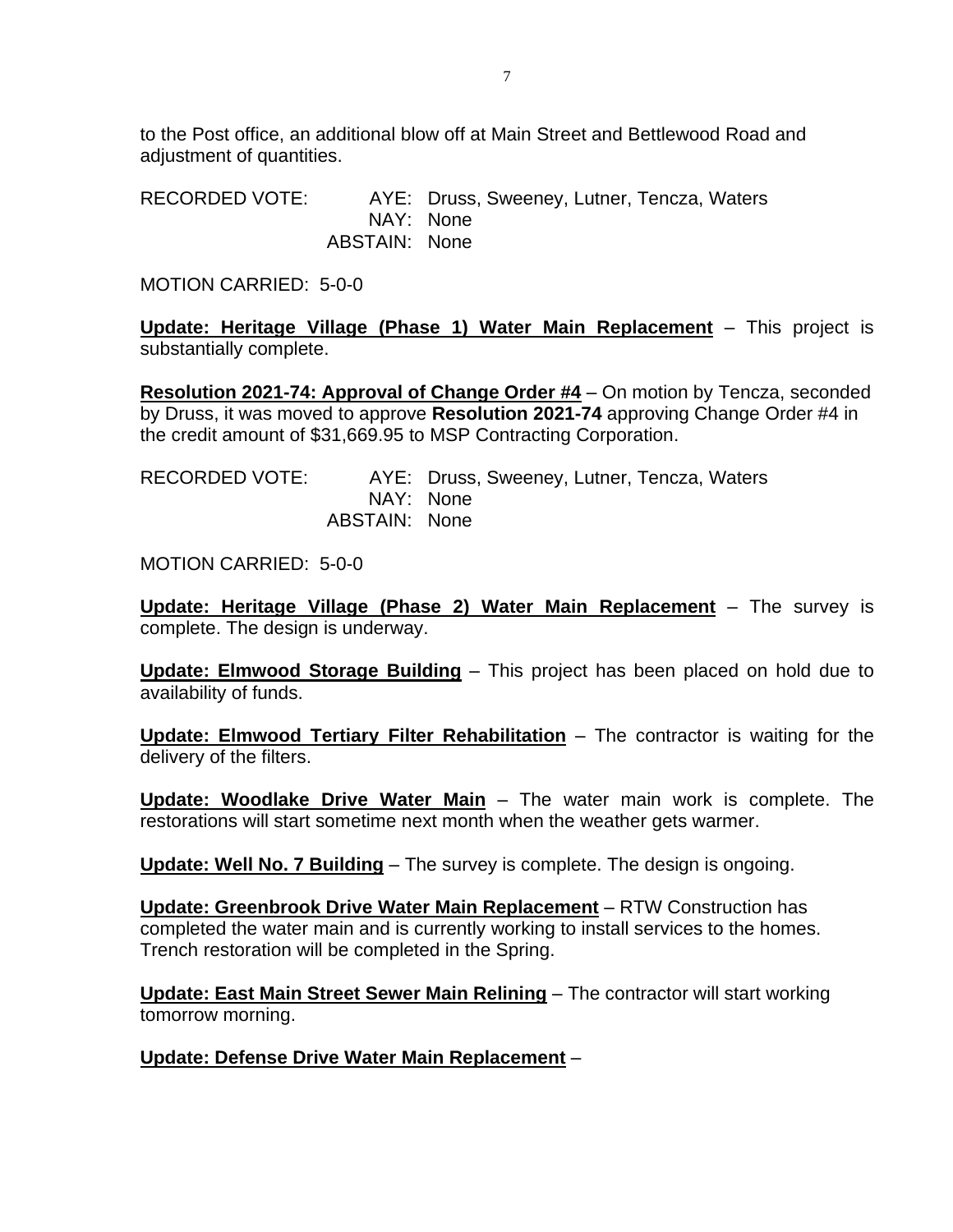**Resolution 2021-72: Award of Contract in excess of \$44,000 –** On motion by Lutner, seconded by Tencza, it was moved to adopt **Resolution #2021-72** awarding a contract to Coastline Construction, LLC in the amount of \$107,902.00 for the Defense Drive Water Main Replacement.

RECORDED VOTE: AYE: Druss, Sweeney, Lutner, Tencza, Waters NAY: None ABSTAIN: None

MOTION CARRIED: 5-0-0

**Resolution 2021-67: Reduce Performance Bonds** – On motion by Tencza, seconded by Druss, it was moved to approve **Resolution #2021-67** reducing Performance Bonds for McKenna Realty – 63 East Main Street

RECORDED VOTE: AYE: Druss, Sweeney, Lutner, Tencza, Waters NAY: None ABSTAIN: None

MOTION CARRIED: 5-0-0

**Resolution 2021-71: Releasing Performance Bonds** – On motion by Lutner, seconded by Druss, it was moved to approve **Resolution #2021-71** releasing Performance Bonds for Olga's Diner – 200 North Route 73

RECORDED VOTE: AYE: Druss, Sweeney, Lutner, Tencza, Waters NAY: None ABSTAIN: None

MOTION CARRIED: 5-0-0

**Motion to approve S-1/W-1 for Marlton UE LLC, c/o Urban Edge Properties** – On motion by Druss, seconded by Lutner, it was moved to approve S-1/W-1 for Marlton UE LLC, c/o Urban Edge Properties – 201 Route 70 West

RECORDED VOTE: AYE: Druss, Sweeney, Lutner, Tencza, Waters NAY: None ABSTAIN: None

MOTION CARRIED: 5-0-0

## **GENERAL COUNSEL'S REPORT**

General Counsel Morris updated the Board on the easements for the Route 70 Water and Sewer Main project.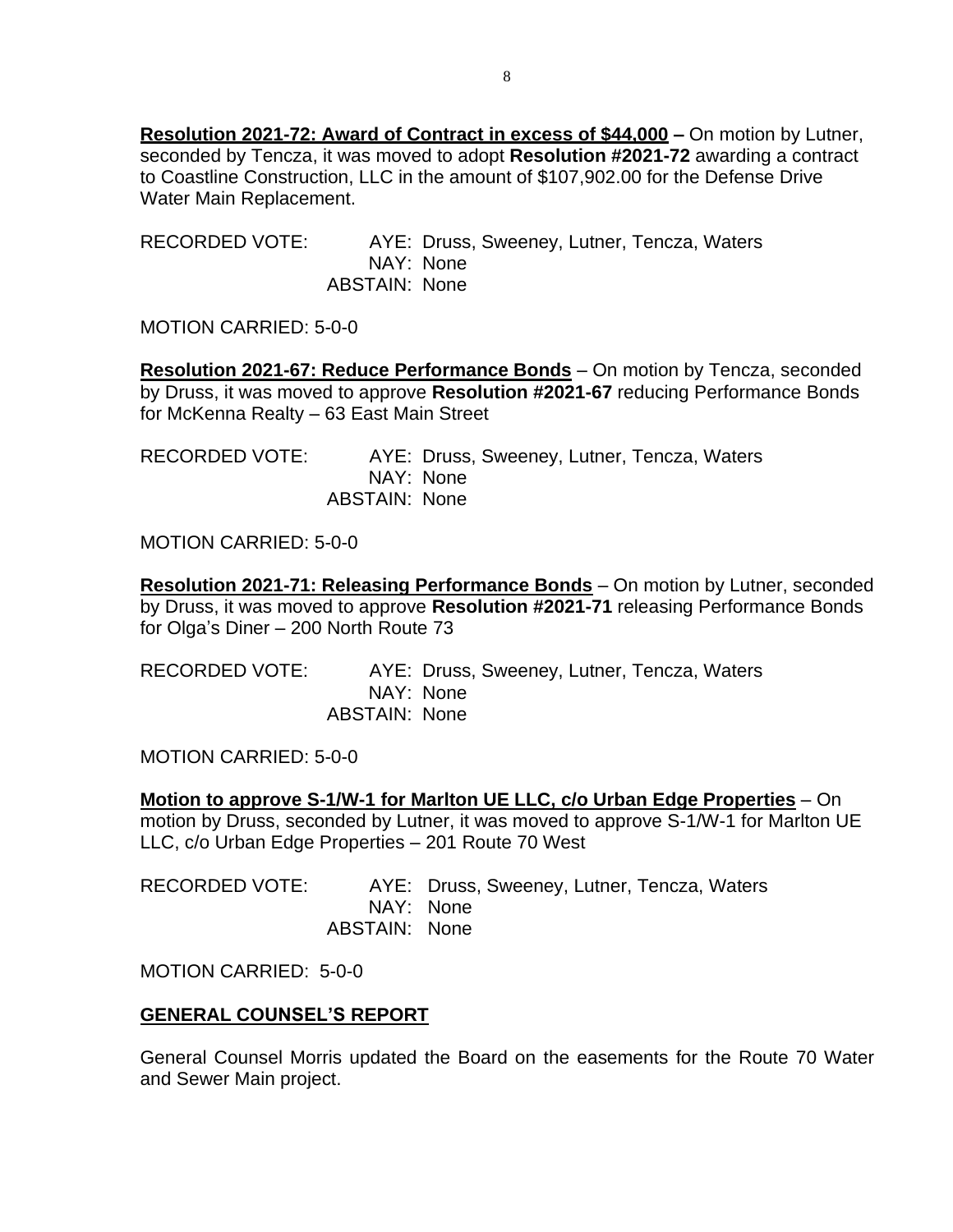**Resolution 2021-75: Authorizing payment for Easement of Property known as Block 3.10, Lot 3, 925 Route 70 West relating to the Route 70 Water and Sewer Project** – On motion by Druss, seconded by Lutner, it was moved to adopt **Resolution #2021-75** authorizing payment for Easement of Property known as Block 3.10, Lot 3, 925 Route 70 West relating to the Route 70 Water and Sewer Project.

RECORDED VOTE: AYE: Druss, Sweeney, Lutner, Tencza, Waters NAY: None ABSTAIN: None

MOTION CARRIED: 5-0-0

**Resolution 2021-76: Amending Resolution 2021-56 and Authorizing payment for Acquisition of Easement of Property known as Block 22.01, Lot 1, 740 Route 70 relating to the Route 70 Water and Sewer Project** – On motion by Lutner, seconded by Sweeney, it was moved to adopt **Resolution #2021-76** amending Resolution 2021-56 and Authorizing payment for Acquisition of Easement of Property known as Block 22.01, Lot 1, 740 Route 70 relating to the Route 70 Water and Sewer Project.

| RECORDED VOTE: |               | AYE: Druss, Sweeney, Lutner, Tencza, Waters |
|----------------|---------------|---------------------------------------------|
|                |               | NAY: None                                   |
|                | ABSTAIN: None |                                             |

MOTION CARRIED: 5-0-0

## **PUBLIC COMMENT**

None

## **Commissioners Training on Open Public Records Act – OPRA**

General Counsel Morris provided training to the Commissioners about the Open Public Records Act (OPRA).

## **BOARD COMMENTS**

Commissioner Druss welcomed everyone back to the Courtroom. He expressed appreciation to Deputy Executive Director Puszcz for her work on the Budget and to Asset Management Supervisor Vandenberg for his work on keeping the meetings running smoothly. He also expressed appreciation to General Counsel Morris for his explanation on the OPRA training and to Alaimo Associates for their details on the change orders.

Commissioner Kipness followed up with the emergency valve replacement that Executive Director Rollins discussed which occurred in his neighborhood. He said that they were without water for approximately eight hours and wanted to know if there could